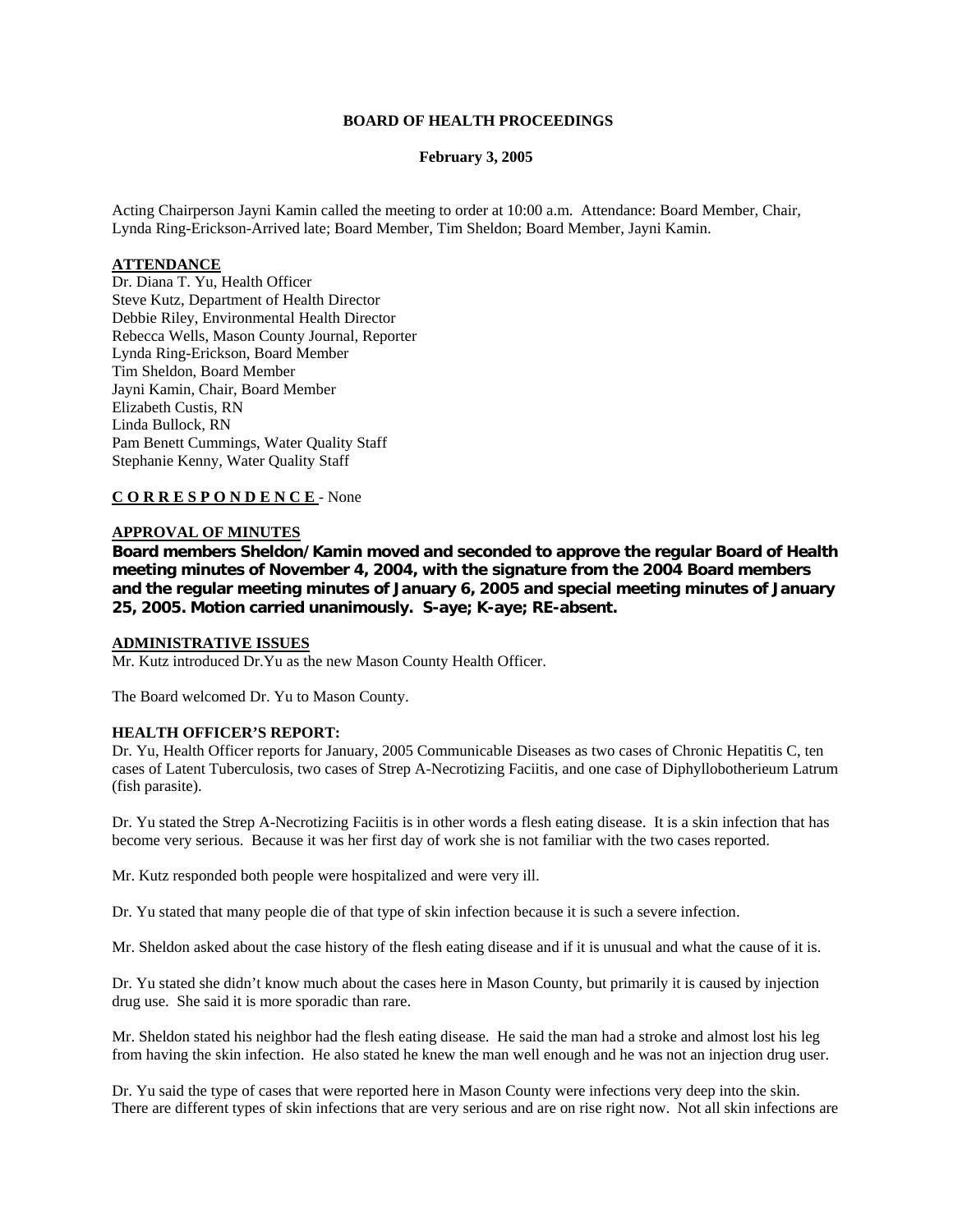associated with drug users. Everyone has bacteria on their skin but usually it doesn't grow into flesh-eating bacteria. Medical professors are not sure why there is a rise in the skin infections recently but they are suggesting that fewer antibiotics should be used and prescribed. The more antibiotics that are used the more normal bacteria becomes resistant.

Mr. Steve Kutz, Health Department Director reported that both of the flesh-eating cases were caused by Strep A. He stated that everyone carries Strep A on his or her body. He said there are times when a person has an injury that causes the bacteria to get into places where it has a chance to grow.

Dr. Yu reported the number one sexually transmitted disease reported is Chlamydia. In January 2005 there was six cases of Chlamydia reported. She said it is an indication that people are still having unprotected sex. Chlamydia can lead to infertility.

Mr. Kutz stated that a process has been presented to the health departments to do a directly delivered partner treatment for people with Chlamydia. When a patient is treated for Chlamydia medication would be given for the patient and their partner. Mr. Kutz stated the paperwork has been signed to include Mason County to receive funding through a grant for the medication. There are many Chlamydia cases in Mason County. Mr. Kutz hopes that being able to provide medication for the partner would reduce number of cases.

Dr. Yu reported there are several different diseases that she will be monitoring, locally there have been several influenza cases. She will also be monitoring both the RSV and the Adeno virus. There are tests that can be done to determine if they have a respiratory infection.

Dr. Yu reported in South East Asia there have been fifty human cases of an influenza that are normally only seen in birds. Usually it is only transmitted from bird to bird. The fatality rate is around 70%. Of the fifty cases forty of them have died. Most of the human influenza cases were people who work with birds regularly. There is concern if a person is infected with one of the human influenza then is infected with the bird influenza and passes it on it will be a new hybrid strain of the human influenza. It takes about nine months to make a vaccine for a new strain of influenza.

# **PERSONAL HEALTH ISSUES**

Mr. Kutz gave the Personal Health Report for 2004. Each staff member in the Health Department has been requested to make a presentation to the Board on the services they provide during 2005. Next month Diane Crabtree will be presenting the Children with special health care needs.

Mr. Kutz reviewed each program within the Personal Health Department and gave statistics of them. He stressed through out the review that many of the services are provided to the Hispanic population. The Hispanic population is growing in Mason County and it is the goal of the health department to provide the services in Spanish to ensure their needs are being met. Many of the Hispanic people don't get medical services because their language is a barrier to the services available. Mr. Kutz stated 10% of all clients served by personal health in 2004 were Spanish speaking clients.

Mr. Kutz stated the health department has a contract with Mason Matters to provide services for them. He said that the health department is involved in many projects with Mason Matters. Mr. Kutz stated that Mason Matters should be very proud for receiving an award from the Washington State Hospital Association. They recognized Mason Matters with the "Community Health Leadership Award", for the community mobilization work they do on behalf of the Health Department and the Hospital. There are many communities that don't have these mobilization efforts being facilitated.

The Board thanked Mr. Kutz for the report and said it will be a good tool for the Board to use when working out in the community.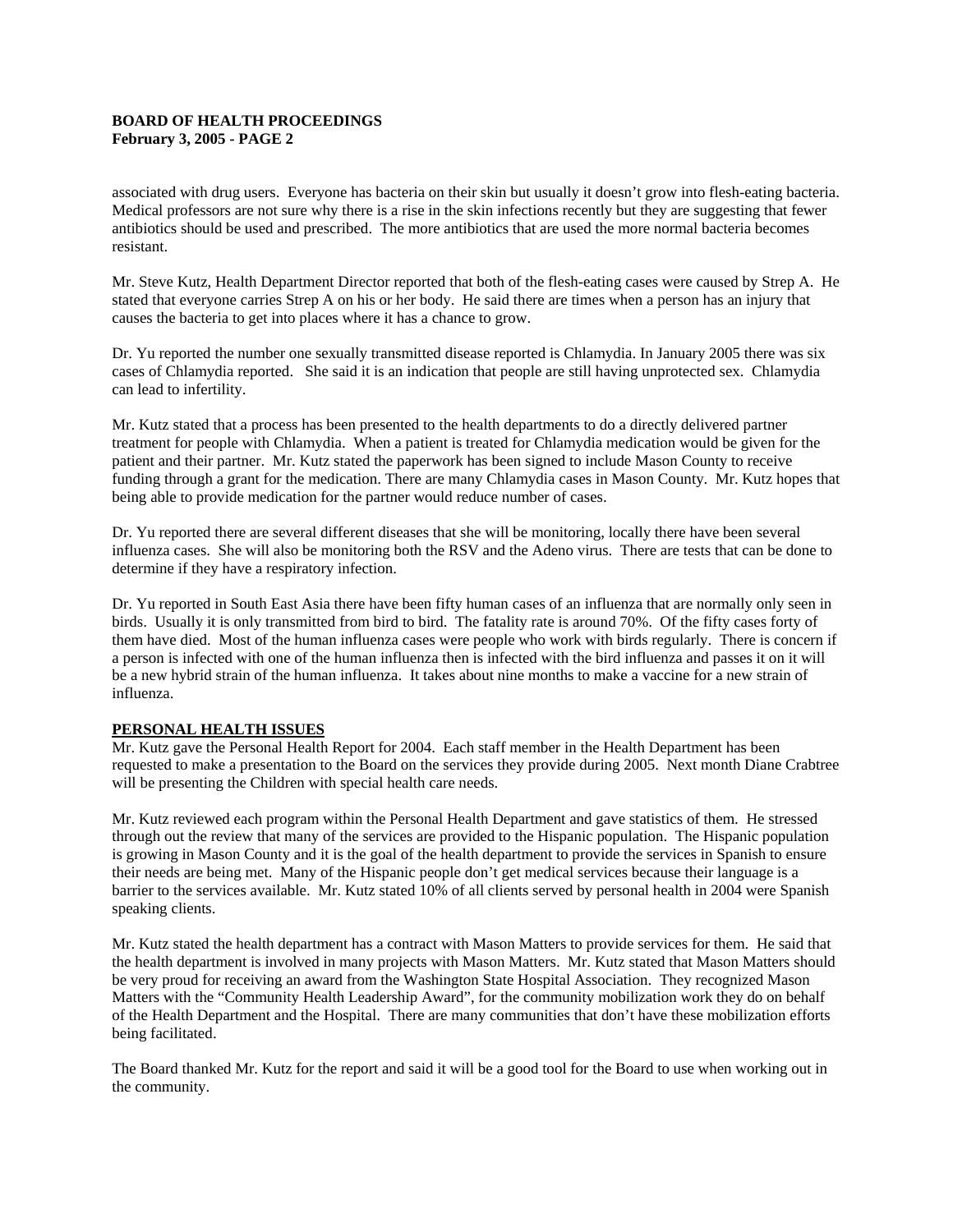Mr. Kutz stated that in 2005 the staff would be keeping track of services offered to county residence versus city residents. When the motor vehicle excise tax was eliminated the requirement for the City of Shelton to support public health was eliminated. The goal is to acknowledge the services that are being provided to the City of Shelton residents. This is going to be important as more funding at the state level is cut. In the past when the City of Shelton did provide support for the services they would receive an annual report to show the amount and type of services that were administered to the people living in the city limits.

### **ENVIROMENTAL HEALTH ISSUES**

Ms. Debbie Riley, Environmental Health Manager introduced Ms. Pam Benett Cumming and Ms. Stephanie Kenny as Environmental Health staff in the water quality program.

### **Water Quality Annual Report:**

Ms. Pam Benett-Cumming and Ms. Stephanie Kenny gave a PowerPoint presentation on water quality. The presentation was an overview of what the water quality program does and a report of 2004 services provided. Ms. Benett-Cummings stated that she covers the county from the top of Mason Lake up through the Hood Canal to the north county line and Ms. Kenny covers Mason Lake and south to the county line for the water quality issues. Their job is to protect county health in ways that are integrated with all the rest of the health services. She explained how their jobs integrated with the other departments.

Ms. Benett-Cummings stated they monitor the streams, swim beaches, salt water, lakes, and ground water work. Essentials they identify and remediate problems working with property owners on land use practices, septic system maintenance and repair, homeowner education, and presentations to groups and homeowner associations. The homeowner education is done individually.

Ms. Kenny presented a map showing where the ambient monitoring is done in the county; it is one of the long-term programs that the two of them work on. There are fifty-six sites in the county and most of them are streams. Ms. Kenny stated that most of the areas they monitor are recommended from Watershed Resource Inventory Area (WRIA) and the reports are forwarded to the committee.

Ms. Kenny wrote a grant based on the concerns of the Skokomish Valley residents that the water levels were continuing to rise in the valley. The county received the grant to install port piezometers at ten different locations in the valley. This allows a measurement of the ground water to be measured regularly. Over a long-term period of time the report would show if there were a rise in the ground water.

Ms. Kamin asked if the results to date show an increase in the ground water.

Ms. Kenny stated that it has been monitored for two years and it is not enough to say it has increased. She said that it would be about ten years before it could be considered long term monitoring then a true evaluation could be done with the testing results. Ms. Kenny stated that currently the water level is only about three or four feet under ground even in the summer.

Ms. Kenny reviewed the lakes program. There are 223 lakes in Mason County. The Department of Ecology provides very few services to those lakes. This was the first year Mason County provided public outreach and education to the lake property population. Ms. Kenny said there are fourteen swimming beaches on the lakes and she monitors them during swimming season to test for bacteria levels.

Federal money has been passed down to the County and the Skokomish Tribe to fund a marine beach program. The County and the Tribe work in partnership on the project to test public swimming beaches on the marine waters.

Marine shellfish areas are monitored in support of a Washington State Department of Health (DOH) program. To ensure the shellfish being harvested are safe to eat.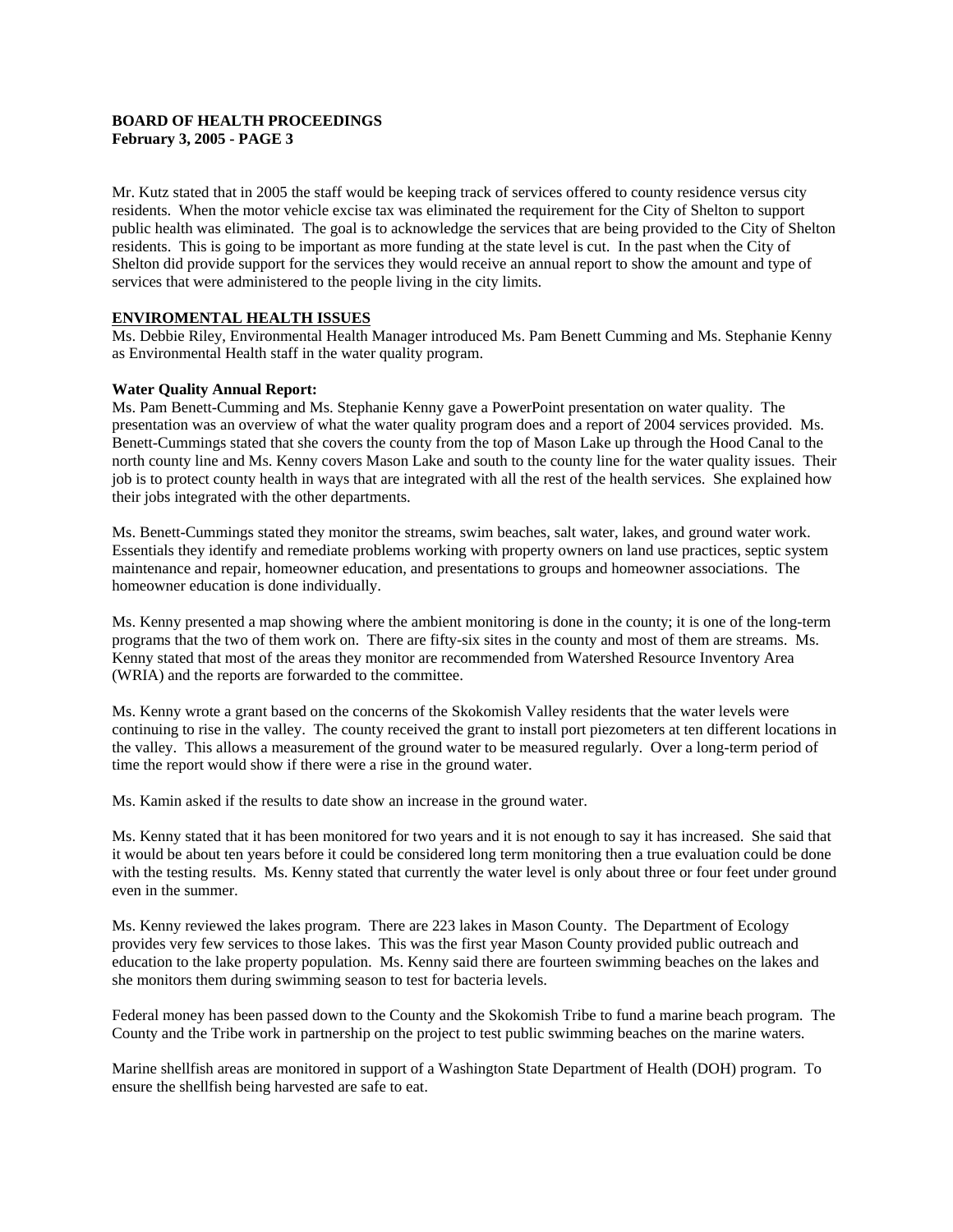All of the solid waste, bio-solid application sites, and the wood waste landfills have been designed so pollution is not supposed to leak out of the sites. The long term assurance program that the County provides is to monitor quarterly testing of the ground and surface water in and surrounding areas where contamination would be likely to reach first if it was indeed coming out of the site.

Ms. Benett-Cumming reviewed the special projects that the two of them work on. The Norovirus alert was issued for Mason County after someone in Oregon got sick from eating oysters harvested from Shelton. The site was dye tested and found not to be the cause of the virus.

The water quality program was involved in the monitoring of the illegal dumping of bio-solid waste on property in Mason County. Samples were taken around the property and in the stream that flowed through the property for bacteria. Normal levels of bacteria were found in the testing. The testing was done weekly, biweekly and monthly until the State Department of Health notified them to stop the testing.

Ms. Kamin asked if that area had ever had reports of water quality problems in the past.

Ms. Benett-Cumming replied that the DOH required samples of Oakland Bay which is near the site because there are shellfish harvested from there. There were times when bacteria levels were up but it was at a particular site. The illegal dumping was the closest line of fresh water input near that site but it was not lined up to prove that was the cause. Close monitoring was done at the time.

Poor water quality in Hoodsport, Allyn, and Uncle Johns Creek has been identified. Water quality tests are done regularly. The Hoodsport work is in support of the research for a potential sewer system. In the Allyn area there have been water quality problems in the marine waters. Some of the problems have been resolved so DOH reopened some of the shellfish harvest areas.

The Hood Canal dissolved oxygen problem has been a very serious topic in the water quality program. They are working with the other counties water quality programs to coordinate the monitoring of the streams that feed into the Canal.

Ms. Benett-Cumming stated public outreach and education is the most important part of their jobs. They work very closely with other agencies including the Conservation District, both the Skokomish and Squaxin Tribes, State agencies, and Federal agencies on grant and partnership programs.

The grant projects currently include the lower Union River restoration study, and the Total Maximum Daily Load (TMDL) study. The restoration study is sanitary surveys and dye tracing, and the TMDL is the monitoring of the Skokomish River. Projects in the near future include a nutrient management study in the Skokomish Valley and the Skokomish Annis Bay restoration study. All these projects are managed through partnerships with other groups.

The latest grant that was written for Hood Canal included a component to educate students in a field experience based program. Today's students are our tomorrow's environmental decision-makers and they don't often get opportunities to work on real world problems. The dissolved oxygen issue is a serious issue and would be a chance for students to learn how to identify and explore solutions to the problem.

There have been many public complaints about the eastside of HWY 106 and Purdy Canyon Road. The public has concerns of run-off from the Webb Hill bio-solid site. Studies have already been conducted on the wells to say the run-off has not been an issue to them. A grant for funding has been submitted to investigate further of any run off from that site.

# **ENVIROMENTAL HEALTH WAIVERS/VARIANCES** - None